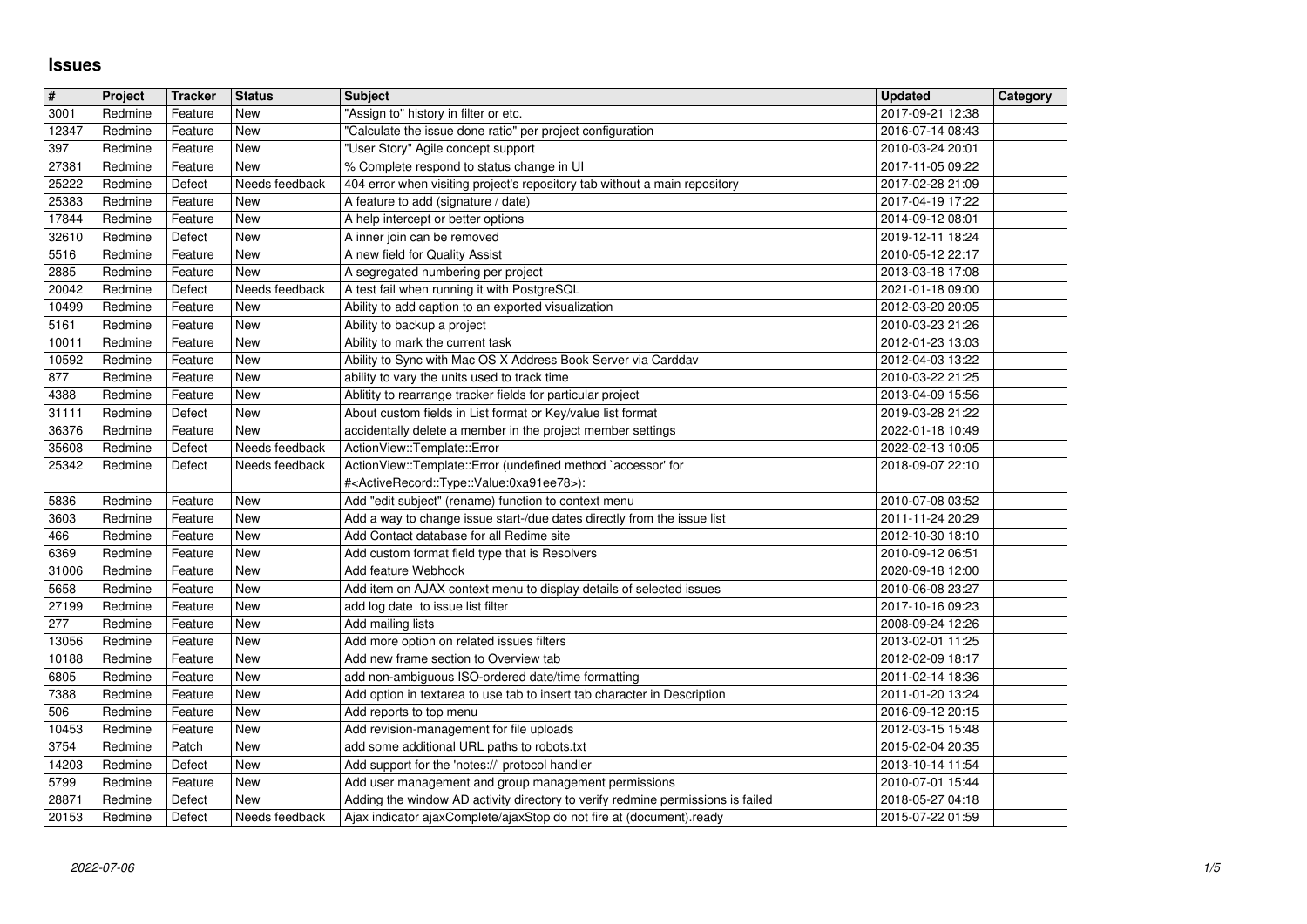| $\overline{\boldsymbol{H}}$ | Project            | <b>Tracker</b>     | <b>Status</b>     | <b>Subject</b>                                                                                                                                  | <b>Updated</b>                       | Category |
|-----------------------------|--------------------|--------------------|-------------------|-------------------------------------------------------------------------------------------------------------------------------------------------|--------------------------------------|----------|
| 30981                       | Redmine            | Feature            | <b>New</b>        | Allow "New Member" modal to keep track of selected users between searches                                                                       | 2019-03-06 11:03                     |          |
| 4269<br>13068               | Redmine<br>Redmine | Feature<br>Patch   | New<br>New        | Allow ca_path option for reposman.rb to validate peer certificate<br>Allow plugins to generate test coverage reports on MRI 1.9                 | 2009-12-04 15:05<br>2013-02-15 23:44 |          |
| 18220                       | Redmine            | Feature            | New               | Allow Redmine to run as a Rails Engine                                                                                                          | 2014-12-09 15:17                     |          |
| 11434                       | Redmine            | Feature            | New               | allow use autodetected host_name                                                                                                                | 2012-12-14 10:53                     |          |
| 7110<br>23889               | Redmine<br>Redmine | Feature<br>Feature | New<br>New        | Api documentation tab<br>Assign ticket (SCRUM bug, issue etc.) to multiple projects                                                             | 2010-12-14 15:41<br>2016-09-22 09:00 |          |
| 25010                       | Redmine            | Feature            | New               | Assign ticket to role instead of group                                                                                                          | 2017-02-06 10:58                     |          |
| 31710<br>3963               | Redmine<br>Redmine | Defect<br>Feature  | New<br>New        | Assigned on search issues not ordered by name<br>Associate a hostname to a particular project                                                   | 2019-07-11 20:43<br>2009-10-11 12:06 |          |
| 6645                        | Redmine            | Feature            | Reopened          | atomic 'grab' button                                                                                                                            | 2010-11-02 15:12                     |          |
| 10589                       | Redmine            | Defect             | <b>New</b>        | Auto change my account by another one                                                                                                           | 2012-04-09 12:00                     |          |
| 14860<br>21958              | Redmine<br>Redmine | Feature<br>Feature | New<br>New        | Automatic local export .csv file<br>Automatical reverse links to wiki/forums from issues                                                        | 2013-09-21 15:14<br>2016-02-05 08:06 |          |
| 31831                       | Redmine            | Defect             | New               | Back url parse in validation                                                                                                                    | 2019-08-01 10:49                     |          |
| 35062<br>3513               | Redmine<br>Redmine | Defect<br>Feature  | Confirmed<br>New  | Back URLs with <t+ break<br="" operator=""><b>Baseline Project</b></t+>                                                                         | 2022-01-18 20:10<br>2020-11-26 16:29 |          |
| 6058                        | Redmine            | Feature            | New               | better sub project support                                                                                                                      | 2011-01-18 20:48                     |          |
| 27126                       | Redmine            | Defect             | Needs feedback    | Breadcrumbs and Drop-down List corrupted                                                                                                        | 2017-12-01 13:30                     |          |
| 1166<br>7558                | Redmine<br>Redmine | Feature<br>Feature | New<br>New        | broadcast<br>Built-in critical data backup                                                                                                      | 2013-03-18 05:56<br>2011-02-06 02:49 |          |
| 4516                        | Redmine            | Feature            | <b>New</b>        | Cache gravatars                                                                                                                                 | 2013-04-22 11:28                     |          |
| 7204<br>35749               | Redmine<br>Redmine | Patch<br>Feature   | New<br>New        | Caching of public pages, requested from anonymous users (10x - 20x speed improvements)<br>Call                                                  | 2011-01-10 00:49<br>2021-08-12 09:42 |          |
|                             |                    |                    |                   | Redmine::Hook.call_hook(:model_changeset_scan_commit_for_issue_ids_pre_issue_update)                                                            |                                      |          |
|                             |                    |                    |                   | not only in case of a fixed issue with 'fixes' keyword                                                                                          |                                      |          |
| 37165<br>13834              | Redmine<br>Redmine | Defect<br>Feature  | New<br>New        | Can not get anonymous user using User.find<br>Can we change the jquery file with other versions                                                 | 2022-05-27 04:15<br>2013-04-30 07:18 |          |
| 33674                       | Redmine            | Feature            | New               | Cannot remove user from project when user is assigned to a group                                                                                | 2020-06-26 19:13                     |          |
| 28807                       | Redmine            | Defect             | New               | Cannot search in a case-insensitive manner                                                                                                      | 2018-05-28 04:39                     |          |
| 553<br>3048                 | Redmine<br>Redmine | Feature<br>Feature | <b>New</b><br>New | Capistrano Recipes<br>Central Wiki, FAQ, Documents, etc. for different Projects                                                                 | 2016-09-12 20:18<br>2010-07-21 19:21 |          |
| 5483                        | Redmine            | Feature            | New               | Change subtask view                                                                                                                             | 2011-04-03 11:17                     |          |
| 10083<br>35648              | Redmine<br>Redmine | Feature<br>Patch   | New<br>New        | Change the color of resolved issue<br>Changelog generator should allow merging two or more versions                                             | 2013-04-09 12:14<br>2021-08-01 10:15 |          |
| 25141                       | Redmine            | Defect             | New               | Changing the scope and resetting the position of an acts_as_positioned object inserts it at the                                                 | 2017-02-21 16:46                     |          |
|                             |                    |                    |                   | one-before-last position                                                                                                                        |                                      |          |
| 23595<br>26685              | Redmine<br>Redmine | Feature<br>Patch   | New<br>New        | Check for Redmine new version<br>Check of child classes of all levels is added for Redmine::SubclassFactory::ClassMethods                       | 2016-08-16 16:08<br>2017-08-14 17:01 |          |
| 35732                       | Redmine            | Defect             | New               | Clean up and reorder Redmine Wiki                                                                                                               | 2021-12-16 09:47                     |          |
| 36844<br>12804              | Redmine<br>Redmine | Patch<br>Feature   | New<br>New        | Cleanup orphaned query and role ids from habtm join table queries_roles<br>Combine js and css into a single file, and use html5 async attribute | 2022-03-27 23:20<br>2013-01-11 00:18 |          |
| 6213                        | Redmine            | Feature            | New               | Common acronym definition                                                                                                                       | 2010-08-25 17:28                     |          |
|                             |                    |                    |                   |                                                                                                                                                 |                                      |          |
|                             |                    |                    |                   |                                                                                                                                                 |                                      |          |
|                             |                    |                    |                   |                                                                                                                                                 |                                      |          |
|                             |                    |                    |                   |                                                                                                                                                 |                                      |          |
|                             |                    |                    |                   |                                                                                                                                                 |                                      |          |
|                             |                    |                    |                   |                                                                                                                                                 |                                      |          |
|                             |                    |                    |                   |                                                                                                                                                 |                                      |          |
|                             |                    |                    |                   |                                                                                                                                                 |                                      |          |
|                             |                    |                    |                   |                                                                                                                                                 |                                      |          |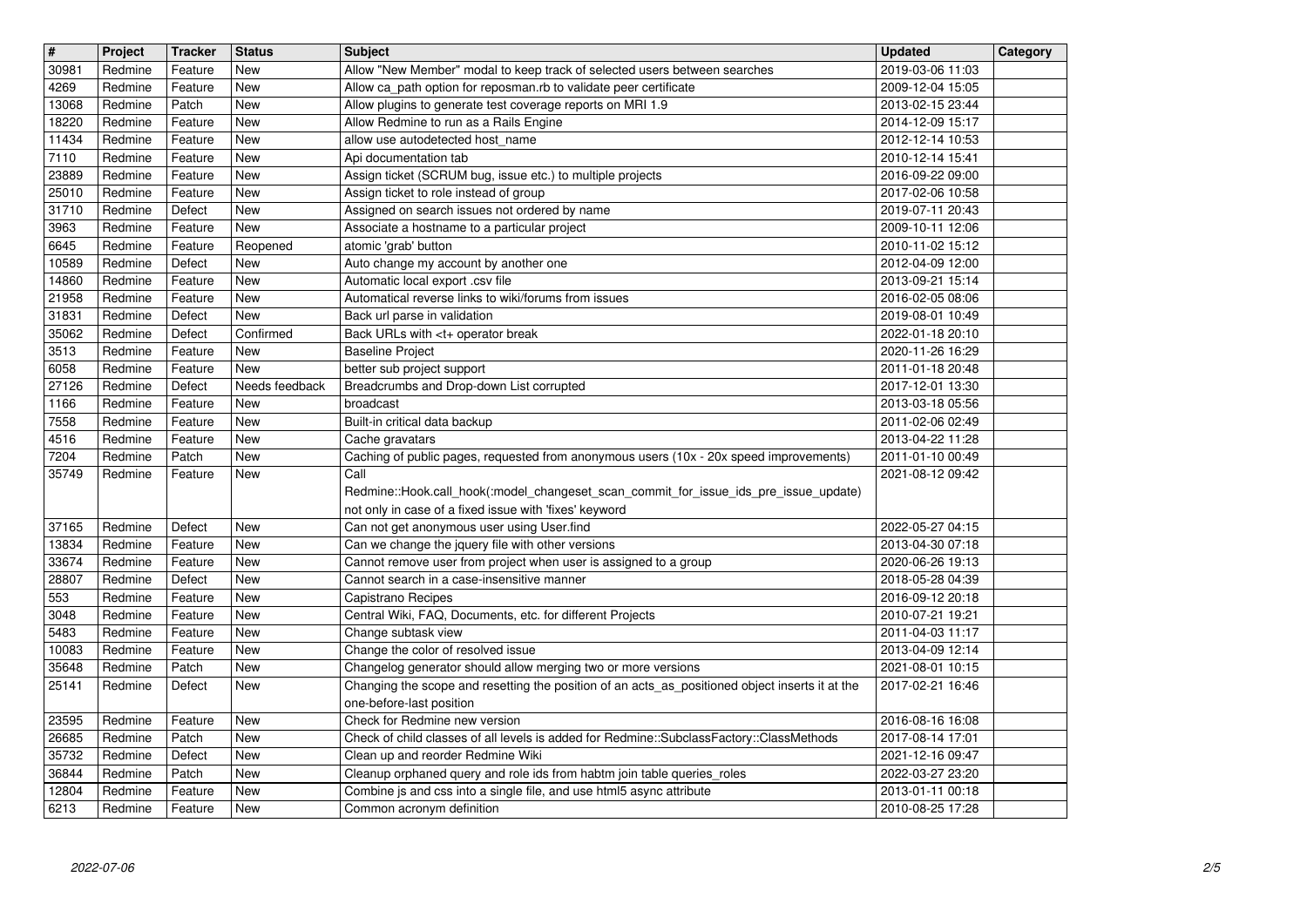| $\overline{\mathbf{H}}$ | Project            | <b>Tracker</b>     | <b>Status</b>            | <b>Subject</b>                                                                                                              | <b>Updated</b>                       | Category |
|-------------------------|--------------------|--------------------|--------------------------|-----------------------------------------------------------------------------------------------------------------------------|--------------------------------------|----------|
| 13533<br>946            | Redmine<br>Redmine | Feature<br>Feature | New<br>New               | Concept for controlling visibility of users<br>Configurable Per-Project Text on New Issue Screen                            | 2015-02-26 12:46<br>2013-04-10 15:03 |          |
| 2579                    | Redmine            | Feature            | <b>New</b>               | Configure SSL schema for "private" actions.                                                                                 | 2009-01-25 16:25                     |          |
| 37257<br>28243          | Redmine<br>Redmine | Defect<br>Patch    | New<br>New               | Conflict when update sub-project of<br>Consistent interface for Principal.member_of and not_member_of                       | 2022-06-16 16:30<br>2018-02-25 20:46 |          |
| 6951                    | Redmine            | Defect             | <b>New</b>               | Context Menu Broken on Mac                                                                                                  | 2010-11-24 16:04                     |          |
| 3031<br>6665            | Redmine<br>Redmine | Feature<br>Feature | New<br>New               | context menu won't allow Assigned_To change cross projects<br>Copy member settings between project                          | 2009-03-23 18:10<br>2010-10-14 14:42 |          |
| 10450                   | Redmine            | Defect             | New                      | Copy project Issues not working                                                                                             | 2013-07-16 21:57                     |          |
| 35382<br>31755          | Redmine<br>Redmine | Defect<br>Defect   | <b>New</b><br><b>New</b> | Copy Project Tracker and Tasks and relations<br>Couldn't download Redmine by curl in Debian buster                          | 2022-01-27 21:08<br>2019-07-22 09:40 |          |
| 29511                   | Redmine            | Defect             | New                      | cpu 100%                                                                                                                    | 2018-09-06 09:47                     |          |
| 36176<br>683            | Redmine<br>Redmine | Feature<br>Feature | New<br>New               | Create automatic subtasks<br>Cross project reporting                                                                        | 2021-11-09 12:35<br>2012-10-27 23:04 |          |
| 12966                   | Redmine            | Feature            | New                      | Cross-connection of Modules                                                                                                 | 2013-01-24 11:05                     |          |
| 3895<br>8657            | Redmine<br>Redmine | Feature<br>Defect  | New<br>New               | CSS class "selected" should be assigned to selected items in the top-menu<br>CSV export fails when issue has too much text  | 2011-04-09 18:54<br>2011-06-21 14:24 |          |
| 24477                   | Redmine            | Feature            | New                      | CSV export feature for thousand of issues                                                                                   | 2016-11-28 19:50                     |          |
| 5017<br>13334           | Redmine<br>Redmine | Feature<br>Feature | New<br>New               | Custom columns on Admin/Users page<br>Custom Fields mod. before commit to db                                                | 2010-03-09 16:42<br>2013-03-01 19:16 |          |
| 16299                   | Redmine            | Defect             | Needs feedback           | Custom Issue field is not saved while issue is created                                                                      | 2015-07-01 19:55                     |          |
| 7151<br>21783           | Redmine<br>Redmine | Defect<br>Feature  | New<br><b>New</b>        | Custom Queries are not working when copied between projects<br>Custom reports from SQL query                                | 2011-01-07 05:35<br>2016-01-22 07:01 |          |
| 3077                    | Redmine            | Feature            | New                      | Customer Feedback System                                                                                                    | 2013-03-18 20:51                     |          |
| 12161                   | Redmine            | Defect             | New                      | Cyclic recursion redirects                                                                                                  | 2013-10-17 16:30                     |          |
| 3197<br>19174           | Redmine<br>Redmine | Feature<br>Defect  | New<br>Needs feedback    | DateStatusChanged<br>db migrate error from old version to 2.6                                                               | 2013-03-18 15:20<br>2015-03-26 11:41 |          |
| 9138                    | Redmine            | Defect             | New                      | db:encrypt used "can't convert nil into String" "undefined method `destroy' for {}:Hash"                                    | 2011-08-29 10:39                     |          |
| 17689<br>2613           | Redmine<br>Redmine | Feature<br>Feature | New<br>New               | De-List or cleraly mark commercial plugins<br>Define working steps/packages for tickets                                     | 2014-08-28 11:06<br>2009-02-05 11:11 |          |
| 3529                    | Redmine            | Feature            | New                      | Deleting a tracker does not allow you to reassign issues to a different tracker                                             | 2013-03-27 05:03                     |          |
| 513<br>978              | Redmine<br>Redmine | Feature<br>Feature | New<br>New               | Different behavior for deployments or users with only one project<br>Different trackers on different projects?              | 2010-06-18 23:29<br>2013-03-26 16:00 |          |
| 32312                   | Redmine            | Feature            | New                      | Disable auto selecting in top right Project filter                                                                          | 2019-10-21 09:53                     |          |
| 35920<br>2181           | Redmine<br>Redmine | Feature<br>Feature | New<br><b>New</b>        | Display caption of "Group by column" on the grouped issues list<br>Display more statistics about a user on the account page | 2022-04-12 08:03<br>2013-02-18 04:33 |          |
| 12944                   | Redmine            | Feature            | New                      | Displaying users by Groups                                                                                                  | 2013-01-23 09:29                     |          |
| 32558<br>32612          | Redmine<br>Redmine | Defect<br>Defect   | New<br>New               | Distinct can be removed<br>Distinct can be removed due to unique constraint in database                                     | 2019-12-06 04:07<br>2019-12-11 18:31 |          |
| 31908                   | Redmine            | Feature            | New                      | Do not load all projects in project jump box                                                                                | 2019-08-15 22:07                     |          |
| 5078<br>3487            | Redmine<br>Redmine | Feature<br>Feature | New<br><b>New</b>        | Documental Repository vía JCR<br>Downloadable files on another host                                                         | 2010-03-15 09:57<br>2013-03-18 15:31 |          |
| 6366                    | Redmine            | Feature            | New                      | Due date on an issue should follow the associated release due date if it exists                                             | 2010-09-14 11:33                     |          |
|                         |                    |                    |                          |                                                                                                                             |                                      |          |
|                         |                    |                    |                          |                                                                                                                             |                                      |          |
|                         |                    |                    |                          |                                                                                                                             |                                      |          |
|                         |                    |                    |                          |                                                                                                                             |                                      |          |
|                         |                    |                    |                          |                                                                                                                             |                                      |          |
|                         |                    |                    |                          |                                                                                                                             |                                      |          |
|                         |                    |                    |                          |                                                                                                                             |                                      |          |
|                         |                    |                    |                          |                                                                                                                             |                                      |          |
|                         |                    |                    |                          |                                                                                                                             |                                      |          |
|                         |                    |                    |                          |                                                                                                                             |                                      |          |
|                         |                    |                    |                          |                                                                                                                             |                                      |          |
|                         |                    |                    |                          |                                                                                                                             |                                      |          |
|                         |                    |                    |                          |                                                                                                                             |                                      |          |
|                         |                    |                    |                          |                                                                                                                             |                                      |          |
|                         |                    |                    |                          |                                                                                                                             |                                      |          |
|                         |                    |                    |                          |                                                                                                                             |                                      |          |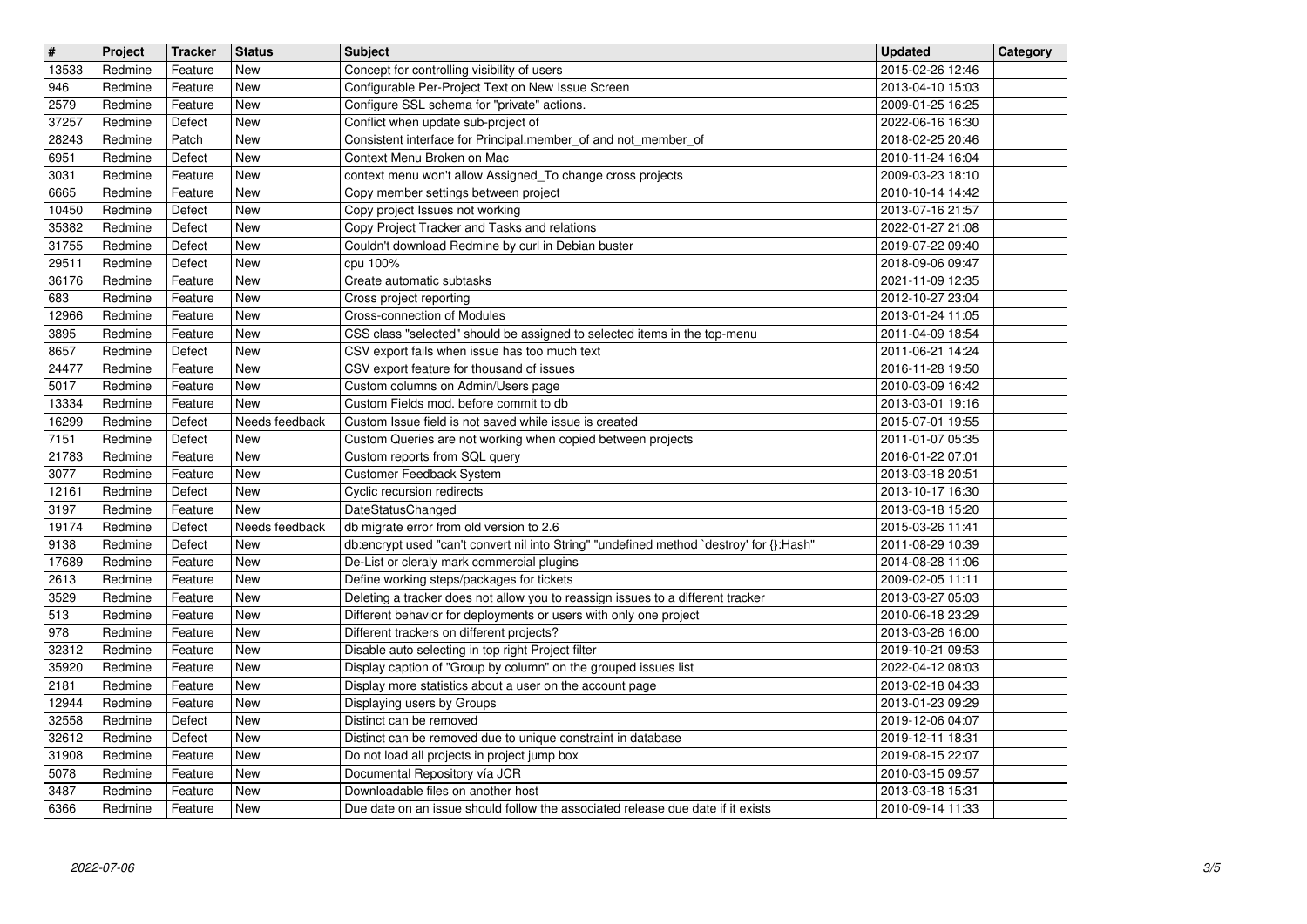| 36183<br>Redmine<br>Feature<br>New<br>Dynamic decimal separator, according to country setting<br>28008<br>Easier way to put a hyperlink to a network folder in the comments<br>Redmine<br>Feature<br><b>New</b><br>37109<br>Redmine<br>Needs feedback<br>Email fields visibility from journal<br>Defect<br>11848<br>Redmine<br>Feature<br>New<br>Email in group<br>34176<br>Empty page reponses on Redmine 3.4.5.stable<br>Defect<br>Redmine<br>New<br>Enable arrays and watcher in query column_content<br>12766<br>Redmine<br>Feature<br>New<br>10307<br>Enable tracking of external bugs<br>Redmine<br>Feature<br>New<br>Enhanced issue filter<br>18342<br>Redmine<br>Feature<br>New<br>14322<br>Excel Export as XML (instead of csv) to support export of fields containing NewLines<br>Redmine<br>Feature<br><b>New</b><br>26508<br>Redmine<br>Defect<br>Needs feedback<br>excel have wrong column name at custom field<br>10573<br>Excel2Wiki<br>Feature<br>New<br>Redmine<br>17743<br>Export a project as static HTML<br>Redmine<br>Feature<br>New<br>Exporting CSV with multiple tabs open can export wrong view<br>20547<br>Redmine<br>Defect<br>New<br>1982<br>Extend homepage with forums and admin pages<br>Redmine<br>Feature<br>New<br>5428<br><b>Featured Files</b><br>Redmine<br>Feature<br>New<br>3090<br>field "Assigned to" with roles<br>Redmine<br>Feature<br>New<br>3788<br>Fields with dropdowns should not show if there are no values<br>Redmine<br>Feature<br>New<br>6380<br>filter in report<br>Redmine<br>Feature<br><b>New</b><br>Filter preset does not save "projects" filter settings<br>12669<br>Redmine<br>Defect<br><b>New</b><br>7357<br>Filter with all Projects included<br>Redmine<br>Defect<br>New<br>13635<br>Redmine<br>Filtering issues by comparing two custom fields against each other<br>Feature<br><b>New</b><br>11657<br>Filters not save for a custom query<br>Redmine<br>Defect<br>New<br>31381<br>Find change status of issues at custom query<br>Redmine<br>Feature<br>New<br>5825<br>Fine grained permissions - per project<br>Redmine<br>Feature<br>New<br>6808<br>first class citizenry for all types of fields in Redmine<br>Redmine<br>Feature<br>New<br>Flags in Issue list<br>19629<br>Redmine<br>Feature<br><b>New</b><br>function suggestion about open area of information<br>3103<br>Redmine<br>Feature<br><b>New</b><br>36260<br>Redmine<br>Defect<br><b>New</b><br>Gantt error<br>31449<br>Generate issue graphics<br>Redmine<br>Feature<br><b>New</b><br>37048<br>generate redmine_plugin is broken for Redmine 5<br>Redmine<br>Defect<br>New<br>6059<br>Global links<br>Redmine<br>Feature<br>New<br>13524<br>Graphic selection for main header through settings page<br>Redmine<br>Feature<br>New<br>Graphical slider for setting "% Done" field<br>373<br>Redmine<br>Feature<br>New<br>2448<br>Graphviz of ticket dependencies (with example)<br>Redmine<br>Feature<br>New<br>2646<br>Having a dynamic sitemaps file for search robots scanning<br>Redmine<br>Feature<br><b>New</b><br>10058<br>Hide list of members<br>Redmine<br>Feature<br><b>New</b><br>3702<br>Redmine<br>Feature<br><b>New</b><br>History tickets<br>5955<br>Redmine<br>Feature<br>New<br>Hooks should provide all controller instance variables by default<br>31291<br>Redmine<br>Feature<br>New<br>how i can calcute custom field under subproject<br>7109<br><b>New</b><br>how to assign role for user while registering?<br>Redmine<br>Feature<br>14392<br>html5 desktop notification for (watched) events if logged in<br>Redmine<br>Feature<br>New<br>10271<br>HTML5 Offline support<br>Redmine<br>Feature<br>New<br>I would like to see Summery filtered on Versions<br>2951<br>Redmine<br>Feature<br>New | 2021-11-11 11:37<br>2018-01-17 21:01<br>2022-05-30 19:13<br>2012-10-10 08:35<br>2020-10-27 18:10<br>2013-01-08 14:36<br>2012-02-23 14:14<br>2015-04-10 20:21<br>2013-06-29 08:44<br>2017-08-23 09:43<br>2012-03-30 14:59<br>2022-01-27 11:47<br>2015-08-17 15:47<br>2013-04-10 18:01<br>2010-05-03 09:33<br>2013-03-18 16:50<br>2009-08-27 19:48<br>2010-09-13 14:32<br>2012-12-23 15:57<br>2013-04-13 09:26<br>2013-04-01 09:57<br>2012-10-04 16:39<br>2019-05-19 16:53<br>2010-07-06 15:21<br>2010-11-02 19:31 |  |
|--------------------------------------------------------------------------------------------------------------------------------------------------------------------------------------------------------------------------------------------------------------------------------------------------------------------------------------------------------------------------------------------------------------------------------------------------------------------------------------------------------------------------------------------------------------------------------------------------------------------------------------------------------------------------------------------------------------------------------------------------------------------------------------------------------------------------------------------------------------------------------------------------------------------------------------------------------------------------------------------------------------------------------------------------------------------------------------------------------------------------------------------------------------------------------------------------------------------------------------------------------------------------------------------------------------------------------------------------------------------------------------------------------------------------------------------------------------------------------------------------------------------------------------------------------------------------------------------------------------------------------------------------------------------------------------------------------------------------------------------------------------------------------------------------------------------------------------------------------------------------------------------------------------------------------------------------------------------------------------------------------------------------------------------------------------------------------------------------------------------------------------------------------------------------------------------------------------------------------------------------------------------------------------------------------------------------------------------------------------------------------------------------------------------------------------------------------------------------------------------------------------------------------------------------------------------------------------------------------------------------------------------------------------------------------------------------------------------------------------------------------------------------------------------------------------------------------------------------------------------------------------------------------------------------------------------------------------------------------------------------------------------------------------------------------------------------------------------------------------------------------------------------------------------------------------------------------------------------------------------------------------------------------------------------------------------------------------------------------------------------------------------------------------------------------------------------------------------------------------------------------------------------------------------------------------------------------------------------------------------------------------------------------------------------------------------------------------------------------------------------------------|------------------------------------------------------------------------------------------------------------------------------------------------------------------------------------------------------------------------------------------------------------------------------------------------------------------------------------------------------------------------------------------------------------------------------------------------------------------------------------------------------------------|--|
|                                                                                                                                                                                                                                                                                                                                                                                                                                                                                                                                                                                                                                                                                                                                                                                                                                                                                                                                                                                                                                                                                                                                                                                                                                                                                                                                                                                                                                                                                                                                                                                                                                                                                                                                                                                                                                                                                                                                                                                                                                                                                                                                                                                                                                                                                                                                                                                                                                                                                                                                                                                                                                                                                                                                                                                                                                                                                                                                                                                                                                                                                                                                                                                                                                                                                                                                                                                                                                                                                                                                                                                                                                                                                                                                                              |                                                                                                                                                                                                                                                                                                                                                                                                                                                                                                                  |  |
|                                                                                                                                                                                                                                                                                                                                                                                                                                                                                                                                                                                                                                                                                                                                                                                                                                                                                                                                                                                                                                                                                                                                                                                                                                                                                                                                                                                                                                                                                                                                                                                                                                                                                                                                                                                                                                                                                                                                                                                                                                                                                                                                                                                                                                                                                                                                                                                                                                                                                                                                                                                                                                                                                                                                                                                                                                                                                                                                                                                                                                                                                                                                                                                                                                                                                                                                                                                                                                                                                                                                                                                                                                                                                                                                                              |                                                                                                                                                                                                                                                                                                                                                                                                                                                                                                                  |  |
|                                                                                                                                                                                                                                                                                                                                                                                                                                                                                                                                                                                                                                                                                                                                                                                                                                                                                                                                                                                                                                                                                                                                                                                                                                                                                                                                                                                                                                                                                                                                                                                                                                                                                                                                                                                                                                                                                                                                                                                                                                                                                                                                                                                                                                                                                                                                                                                                                                                                                                                                                                                                                                                                                                                                                                                                                                                                                                                                                                                                                                                                                                                                                                                                                                                                                                                                                                                                                                                                                                                                                                                                                                                                                                                                                              |                                                                                                                                                                                                                                                                                                                                                                                                                                                                                                                  |  |
|                                                                                                                                                                                                                                                                                                                                                                                                                                                                                                                                                                                                                                                                                                                                                                                                                                                                                                                                                                                                                                                                                                                                                                                                                                                                                                                                                                                                                                                                                                                                                                                                                                                                                                                                                                                                                                                                                                                                                                                                                                                                                                                                                                                                                                                                                                                                                                                                                                                                                                                                                                                                                                                                                                                                                                                                                                                                                                                                                                                                                                                                                                                                                                                                                                                                                                                                                                                                                                                                                                                                                                                                                                                                                                                                                              |                                                                                                                                                                                                                                                                                                                                                                                                                                                                                                                  |  |
|                                                                                                                                                                                                                                                                                                                                                                                                                                                                                                                                                                                                                                                                                                                                                                                                                                                                                                                                                                                                                                                                                                                                                                                                                                                                                                                                                                                                                                                                                                                                                                                                                                                                                                                                                                                                                                                                                                                                                                                                                                                                                                                                                                                                                                                                                                                                                                                                                                                                                                                                                                                                                                                                                                                                                                                                                                                                                                                                                                                                                                                                                                                                                                                                                                                                                                                                                                                                                                                                                                                                                                                                                                                                                                                                                              |                                                                                                                                                                                                                                                                                                                                                                                                                                                                                                                  |  |
|                                                                                                                                                                                                                                                                                                                                                                                                                                                                                                                                                                                                                                                                                                                                                                                                                                                                                                                                                                                                                                                                                                                                                                                                                                                                                                                                                                                                                                                                                                                                                                                                                                                                                                                                                                                                                                                                                                                                                                                                                                                                                                                                                                                                                                                                                                                                                                                                                                                                                                                                                                                                                                                                                                                                                                                                                                                                                                                                                                                                                                                                                                                                                                                                                                                                                                                                                                                                                                                                                                                                                                                                                                                                                                                                                              |                                                                                                                                                                                                                                                                                                                                                                                                                                                                                                                  |  |
|                                                                                                                                                                                                                                                                                                                                                                                                                                                                                                                                                                                                                                                                                                                                                                                                                                                                                                                                                                                                                                                                                                                                                                                                                                                                                                                                                                                                                                                                                                                                                                                                                                                                                                                                                                                                                                                                                                                                                                                                                                                                                                                                                                                                                                                                                                                                                                                                                                                                                                                                                                                                                                                                                                                                                                                                                                                                                                                                                                                                                                                                                                                                                                                                                                                                                                                                                                                                                                                                                                                                                                                                                                                                                                                                                              |                                                                                                                                                                                                                                                                                                                                                                                                                                                                                                                  |  |
|                                                                                                                                                                                                                                                                                                                                                                                                                                                                                                                                                                                                                                                                                                                                                                                                                                                                                                                                                                                                                                                                                                                                                                                                                                                                                                                                                                                                                                                                                                                                                                                                                                                                                                                                                                                                                                                                                                                                                                                                                                                                                                                                                                                                                                                                                                                                                                                                                                                                                                                                                                                                                                                                                                                                                                                                                                                                                                                                                                                                                                                                                                                                                                                                                                                                                                                                                                                                                                                                                                                                                                                                                                                                                                                                                              |                                                                                                                                                                                                                                                                                                                                                                                                                                                                                                                  |  |
|                                                                                                                                                                                                                                                                                                                                                                                                                                                                                                                                                                                                                                                                                                                                                                                                                                                                                                                                                                                                                                                                                                                                                                                                                                                                                                                                                                                                                                                                                                                                                                                                                                                                                                                                                                                                                                                                                                                                                                                                                                                                                                                                                                                                                                                                                                                                                                                                                                                                                                                                                                                                                                                                                                                                                                                                                                                                                                                                                                                                                                                                                                                                                                                                                                                                                                                                                                                                                                                                                                                                                                                                                                                                                                                                                              |                                                                                                                                                                                                                                                                                                                                                                                                                                                                                                                  |  |
|                                                                                                                                                                                                                                                                                                                                                                                                                                                                                                                                                                                                                                                                                                                                                                                                                                                                                                                                                                                                                                                                                                                                                                                                                                                                                                                                                                                                                                                                                                                                                                                                                                                                                                                                                                                                                                                                                                                                                                                                                                                                                                                                                                                                                                                                                                                                                                                                                                                                                                                                                                                                                                                                                                                                                                                                                                                                                                                                                                                                                                                                                                                                                                                                                                                                                                                                                                                                                                                                                                                                                                                                                                                                                                                                                              |                                                                                                                                                                                                                                                                                                                                                                                                                                                                                                                  |  |
|                                                                                                                                                                                                                                                                                                                                                                                                                                                                                                                                                                                                                                                                                                                                                                                                                                                                                                                                                                                                                                                                                                                                                                                                                                                                                                                                                                                                                                                                                                                                                                                                                                                                                                                                                                                                                                                                                                                                                                                                                                                                                                                                                                                                                                                                                                                                                                                                                                                                                                                                                                                                                                                                                                                                                                                                                                                                                                                                                                                                                                                                                                                                                                                                                                                                                                                                                                                                                                                                                                                                                                                                                                                                                                                                                              |                                                                                                                                                                                                                                                                                                                                                                                                                                                                                                                  |  |
|                                                                                                                                                                                                                                                                                                                                                                                                                                                                                                                                                                                                                                                                                                                                                                                                                                                                                                                                                                                                                                                                                                                                                                                                                                                                                                                                                                                                                                                                                                                                                                                                                                                                                                                                                                                                                                                                                                                                                                                                                                                                                                                                                                                                                                                                                                                                                                                                                                                                                                                                                                                                                                                                                                                                                                                                                                                                                                                                                                                                                                                                                                                                                                                                                                                                                                                                                                                                                                                                                                                                                                                                                                                                                                                                                              |                                                                                                                                                                                                                                                                                                                                                                                                                                                                                                                  |  |
|                                                                                                                                                                                                                                                                                                                                                                                                                                                                                                                                                                                                                                                                                                                                                                                                                                                                                                                                                                                                                                                                                                                                                                                                                                                                                                                                                                                                                                                                                                                                                                                                                                                                                                                                                                                                                                                                                                                                                                                                                                                                                                                                                                                                                                                                                                                                                                                                                                                                                                                                                                                                                                                                                                                                                                                                                                                                                                                                                                                                                                                                                                                                                                                                                                                                                                                                                                                                                                                                                                                                                                                                                                                                                                                                                              |                                                                                                                                                                                                                                                                                                                                                                                                                                                                                                                  |  |
|                                                                                                                                                                                                                                                                                                                                                                                                                                                                                                                                                                                                                                                                                                                                                                                                                                                                                                                                                                                                                                                                                                                                                                                                                                                                                                                                                                                                                                                                                                                                                                                                                                                                                                                                                                                                                                                                                                                                                                                                                                                                                                                                                                                                                                                                                                                                                                                                                                                                                                                                                                                                                                                                                                                                                                                                                                                                                                                                                                                                                                                                                                                                                                                                                                                                                                                                                                                                                                                                                                                                                                                                                                                                                                                                                              |                                                                                                                                                                                                                                                                                                                                                                                                                                                                                                                  |  |
|                                                                                                                                                                                                                                                                                                                                                                                                                                                                                                                                                                                                                                                                                                                                                                                                                                                                                                                                                                                                                                                                                                                                                                                                                                                                                                                                                                                                                                                                                                                                                                                                                                                                                                                                                                                                                                                                                                                                                                                                                                                                                                                                                                                                                                                                                                                                                                                                                                                                                                                                                                                                                                                                                                                                                                                                                                                                                                                                                                                                                                                                                                                                                                                                                                                                                                                                                                                                                                                                                                                                                                                                                                                                                                                                                              |                                                                                                                                                                                                                                                                                                                                                                                                                                                                                                                  |  |
|                                                                                                                                                                                                                                                                                                                                                                                                                                                                                                                                                                                                                                                                                                                                                                                                                                                                                                                                                                                                                                                                                                                                                                                                                                                                                                                                                                                                                                                                                                                                                                                                                                                                                                                                                                                                                                                                                                                                                                                                                                                                                                                                                                                                                                                                                                                                                                                                                                                                                                                                                                                                                                                                                                                                                                                                                                                                                                                                                                                                                                                                                                                                                                                                                                                                                                                                                                                                                                                                                                                                                                                                                                                                                                                                                              |                                                                                                                                                                                                                                                                                                                                                                                                                                                                                                                  |  |
|                                                                                                                                                                                                                                                                                                                                                                                                                                                                                                                                                                                                                                                                                                                                                                                                                                                                                                                                                                                                                                                                                                                                                                                                                                                                                                                                                                                                                                                                                                                                                                                                                                                                                                                                                                                                                                                                                                                                                                                                                                                                                                                                                                                                                                                                                                                                                                                                                                                                                                                                                                                                                                                                                                                                                                                                                                                                                                                                                                                                                                                                                                                                                                                                                                                                                                                                                                                                                                                                                                                                                                                                                                                                                                                                                              |                                                                                                                                                                                                                                                                                                                                                                                                                                                                                                                  |  |
|                                                                                                                                                                                                                                                                                                                                                                                                                                                                                                                                                                                                                                                                                                                                                                                                                                                                                                                                                                                                                                                                                                                                                                                                                                                                                                                                                                                                                                                                                                                                                                                                                                                                                                                                                                                                                                                                                                                                                                                                                                                                                                                                                                                                                                                                                                                                                                                                                                                                                                                                                                                                                                                                                                                                                                                                                                                                                                                                                                                                                                                                                                                                                                                                                                                                                                                                                                                                                                                                                                                                                                                                                                                                                                                                                              | 2015-04-15 12:25                                                                                                                                                                                                                                                                                                                                                                                                                                                                                                 |  |
|                                                                                                                                                                                                                                                                                                                                                                                                                                                                                                                                                                                                                                                                                                                                                                                                                                                                                                                                                                                                                                                                                                                                                                                                                                                                                                                                                                                                                                                                                                                                                                                                                                                                                                                                                                                                                                                                                                                                                                                                                                                                                                                                                                                                                                                                                                                                                                                                                                                                                                                                                                                                                                                                                                                                                                                                                                                                                                                                                                                                                                                                                                                                                                                                                                                                                                                                                                                                                                                                                                                                                                                                                                                                                                                                                              | 2009-04-02 07:45<br>2021-11-30 11:55                                                                                                                                                                                                                                                                                                                                                                                                                                                                             |  |
|                                                                                                                                                                                                                                                                                                                                                                                                                                                                                                                                                                                                                                                                                                                                                                                                                                                                                                                                                                                                                                                                                                                                                                                                                                                                                                                                                                                                                                                                                                                                                                                                                                                                                                                                                                                                                                                                                                                                                                                                                                                                                                                                                                                                                                                                                                                                                                                                                                                                                                                                                                                                                                                                                                                                                                                                                                                                                                                                                                                                                                                                                                                                                                                                                                                                                                                                                                                                                                                                                                                                                                                                                                                                                                                                                              | 2019-05-31 00:11                                                                                                                                                                                                                                                                                                                                                                                                                                                                                                 |  |
|                                                                                                                                                                                                                                                                                                                                                                                                                                                                                                                                                                                                                                                                                                                                                                                                                                                                                                                                                                                                                                                                                                                                                                                                                                                                                                                                                                                                                                                                                                                                                                                                                                                                                                                                                                                                                                                                                                                                                                                                                                                                                                                                                                                                                                                                                                                                                                                                                                                                                                                                                                                                                                                                                                                                                                                                                                                                                                                                                                                                                                                                                                                                                                                                                                                                                                                                                                                                                                                                                                                                                                                                                                                                                                                                                              | 2022-05-24 10:41<br>2011-01-18 20:49                                                                                                                                                                                                                                                                                                                                                                                                                                                                             |  |
|                                                                                                                                                                                                                                                                                                                                                                                                                                                                                                                                                                                                                                                                                                                                                                                                                                                                                                                                                                                                                                                                                                                                                                                                                                                                                                                                                                                                                                                                                                                                                                                                                                                                                                                                                                                                                                                                                                                                                                                                                                                                                                                                                                                                                                                                                                                                                                                                                                                                                                                                                                                                                                                                                                                                                                                                                                                                                                                                                                                                                                                                                                                                                                                                                                                                                                                                                                                                                                                                                                                                                                                                                                                                                                                                                              | 2013-03-20 18:42                                                                                                                                                                                                                                                                                                                                                                                                                                                                                                 |  |
|                                                                                                                                                                                                                                                                                                                                                                                                                                                                                                                                                                                                                                                                                                                                                                                                                                                                                                                                                                                                                                                                                                                                                                                                                                                                                                                                                                                                                                                                                                                                                                                                                                                                                                                                                                                                                                                                                                                                                                                                                                                                                                                                                                                                                                                                                                                                                                                                                                                                                                                                                                                                                                                                                                                                                                                                                                                                                                                                                                                                                                                                                                                                                                                                                                                                                                                                                                                                                                                                                                                                                                                                                                                                                                                                                              | 2013-01-15 11:04                                                                                                                                                                                                                                                                                                                                                                                                                                                                                                 |  |
|                                                                                                                                                                                                                                                                                                                                                                                                                                                                                                                                                                                                                                                                                                                                                                                                                                                                                                                                                                                                                                                                                                                                                                                                                                                                                                                                                                                                                                                                                                                                                                                                                                                                                                                                                                                                                                                                                                                                                                                                                                                                                                                                                                                                                                                                                                                                                                                                                                                                                                                                                                                                                                                                                                                                                                                                                                                                                                                                                                                                                                                                                                                                                                                                                                                                                                                                                                                                                                                                                                                                                                                                                                                                                                                                                              | 2016-11-30 14:00<br>2010-09-26 13:46                                                                                                                                                                                                                                                                                                                                                                                                                                                                             |  |
|                                                                                                                                                                                                                                                                                                                                                                                                                                                                                                                                                                                                                                                                                                                                                                                                                                                                                                                                                                                                                                                                                                                                                                                                                                                                                                                                                                                                                                                                                                                                                                                                                                                                                                                                                                                                                                                                                                                                                                                                                                                                                                                                                                                                                                                                                                                                                                                                                                                                                                                                                                                                                                                                                                                                                                                                                                                                                                                                                                                                                                                                                                                                                                                                                                                                                                                                                                                                                                                                                                                                                                                                                                                                                                                                                              | 2012-01-26 12:45                                                                                                                                                                                                                                                                                                                                                                                                                                                                                                 |  |
|                                                                                                                                                                                                                                                                                                                                                                                                                                                                                                                                                                                                                                                                                                                                                                                                                                                                                                                                                                                                                                                                                                                                                                                                                                                                                                                                                                                                                                                                                                                                                                                                                                                                                                                                                                                                                                                                                                                                                                                                                                                                                                                                                                                                                                                                                                                                                                                                                                                                                                                                                                                                                                                                                                                                                                                                                                                                                                                                                                                                                                                                                                                                                                                                                                                                                                                                                                                                                                                                                                                                                                                                                                                                                                                                                              | 2013-03-18 16:58<br>2010-07-27 06:44                                                                                                                                                                                                                                                                                                                                                                                                                                                                             |  |
|                                                                                                                                                                                                                                                                                                                                                                                                                                                                                                                                                                                                                                                                                                                                                                                                                                                                                                                                                                                                                                                                                                                                                                                                                                                                                                                                                                                                                                                                                                                                                                                                                                                                                                                                                                                                                                                                                                                                                                                                                                                                                                                                                                                                                                                                                                                                                                                                                                                                                                                                                                                                                                                                                                                                                                                                                                                                                                                                                                                                                                                                                                                                                                                                                                                                                                                                                                                                                                                                                                                                                                                                                                                                                                                                                              | 2019-05-03 02:19                                                                                                                                                                                                                                                                                                                                                                                                                                                                                                 |  |
|                                                                                                                                                                                                                                                                                                                                                                                                                                                                                                                                                                                                                                                                                                                                                                                                                                                                                                                                                                                                                                                                                                                                                                                                                                                                                                                                                                                                                                                                                                                                                                                                                                                                                                                                                                                                                                                                                                                                                                                                                                                                                                                                                                                                                                                                                                                                                                                                                                                                                                                                                                                                                                                                                                                                                                                                                                                                                                                                                                                                                                                                                                                                                                                                                                                                                                                                                                                                                                                                                                                                                                                                                                                                                                                                                              | 2010-12-14 19:50<br>2013-07-09 04:16                                                                                                                                                                                                                                                                                                                                                                                                                                                                             |  |
|                                                                                                                                                                                                                                                                                                                                                                                                                                                                                                                                                                                                                                                                                                                                                                                                                                                                                                                                                                                                                                                                                                                                                                                                                                                                                                                                                                                                                                                                                                                                                                                                                                                                                                                                                                                                                                                                                                                                                                                                                                                                                                                                                                                                                                                                                                                                                                                                                                                                                                                                                                                                                                                                                                                                                                                                                                                                                                                                                                                                                                                                                                                                                                                                                                                                                                                                                                                                                                                                                                                                                                                                                                                                                                                                                              | 2012-02-18 13:52<br>2009-03-13 12:18                                                                                                                                                                                                                                                                                                                                                                                                                                                                             |  |
|                                                                                                                                                                                                                                                                                                                                                                                                                                                                                                                                                                                                                                                                                                                                                                                                                                                                                                                                                                                                                                                                                                                                                                                                                                                                                                                                                                                                                                                                                                                                                                                                                                                                                                                                                                                                                                                                                                                                                                                                                                                                                                                                                                                                                                                                                                                                                                                                                                                                                                                                                                                                                                                                                                                                                                                                                                                                                                                                                                                                                                                                                                                                                                                                                                                                                                                                                                                                                                                                                                                                                                                                                                                                                                                                                              |                                                                                                                                                                                                                                                                                                                                                                                                                                                                                                                  |  |
|                                                                                                                                                                                                                                                                                                                                                                                                                                                                                                                                                                                                                                                                                                                                                                                                                                                                                                                                                                                                                                                                                                                                                                                                                                                                                                                                                                                                                                                                                                                                                                                                                                                                                                                                                                                                                                                                                                                                                                                                                                                                                                                                                                                                                                                                                                                                                                                                                                                                                                                                                                                                                                                                                                                                                                                                                                                                                                                                                                                                                                                                                                                                                                                                                                                                                                                                                                                                                                                                                                                                                                                                                                                                                                                                                              |                                                                                                                                                                                                                                                                                                                                                                                                                                                                                                                  |  |
|                                                                                                                                                                                                                                                                                                                                                                                                                                                                                                                                                                                                                                                                                                                                                                                                                                                                                                                                                                                                                                                                                                                                                                                                                                                                                                                                                                                                                                                                                                                                                                                                                                                                                                                                                                                                                                                                                                                                                                                                                                                                                                                                                                                                                                                                                                                                                                                                                                                                                                                                                                                                                                                                                                                                                                                                                                                                                                                                                                                                                                                                                                                                                                                                                                                                                                                                                                                                                                                                                                                                                                                                                                                                                                                                                              |                                                                                                                                                                                                                                                                                                                                                                                                                                                                                                                  |  |
|                                                                                                                                                                                                                                                                                                                                                                                                                                                                                                                                                                                                                                                                                                                                                                                                                                                                                                                                                                                                                                                                                                                                                                                                                                                                                                                                                                                                                                                                                                                                                                                                                                                                                                                                                                                                                                                                                                                                                                                                                                                                                                                                                                                                                                                                                                                                                                                                                                                                                                                                                                                                                                                                                                                                                                                                                                                                                                                                                                                                                                                                                                                                                                                                                                                                                                                                                                                                                                                                                                                                                                                                                                                                                                                                                              |                                                                                                                                                                                                                                                                                                                                                                                                                                                                                                                  |  |
|                                                                                                                                                                                                                                                                                                                                                                                                                                                                                                                                                                                                                                                                                                                                                                                                                                                                                                                                                                                                                                                                                                                                                                                                                                                                                                                                                                                                                                                                                                                                                                                                                                                                                                                                                                                                                                                                                                                                                                                                                                                                                                                                                                                                                                                                                                                                                                                                                                                                                                                                                                                                                                                                                                                                                                                                                                                                                                                                                                                                                                                                                                                                                                                                                                                                                                                                                                                                                                                                                                                                                                                                                                                                                                                                                              |                                                                                                                                                                                                                                                                                                                                                                                                                                                                                                                  |  |
|                                                                                                                                                                                                                                                                                                                                                                                                                                                                                                                                                                                                                                                                                                                                                                                                                                                                                                                                                                                                                                                                                                                                                                                                                                                                                                                                                                                                                                                                                                                                                                                                                                                                                                                                                                                                                                                                                                                                                                                                                                                                                                                                                                                                                                                                                                                                                                                                                                                                                                                                                                                                                                                                                                                                                                                                                                                                                                                                                                                                                                                                                                                                                                                                                                                                                                                                                                                                                                                                                                                                                                                                                                                                                                                                                              |                                                                                                                                                                                                                                                                                                                                                                                                                                                                                                                  |  |